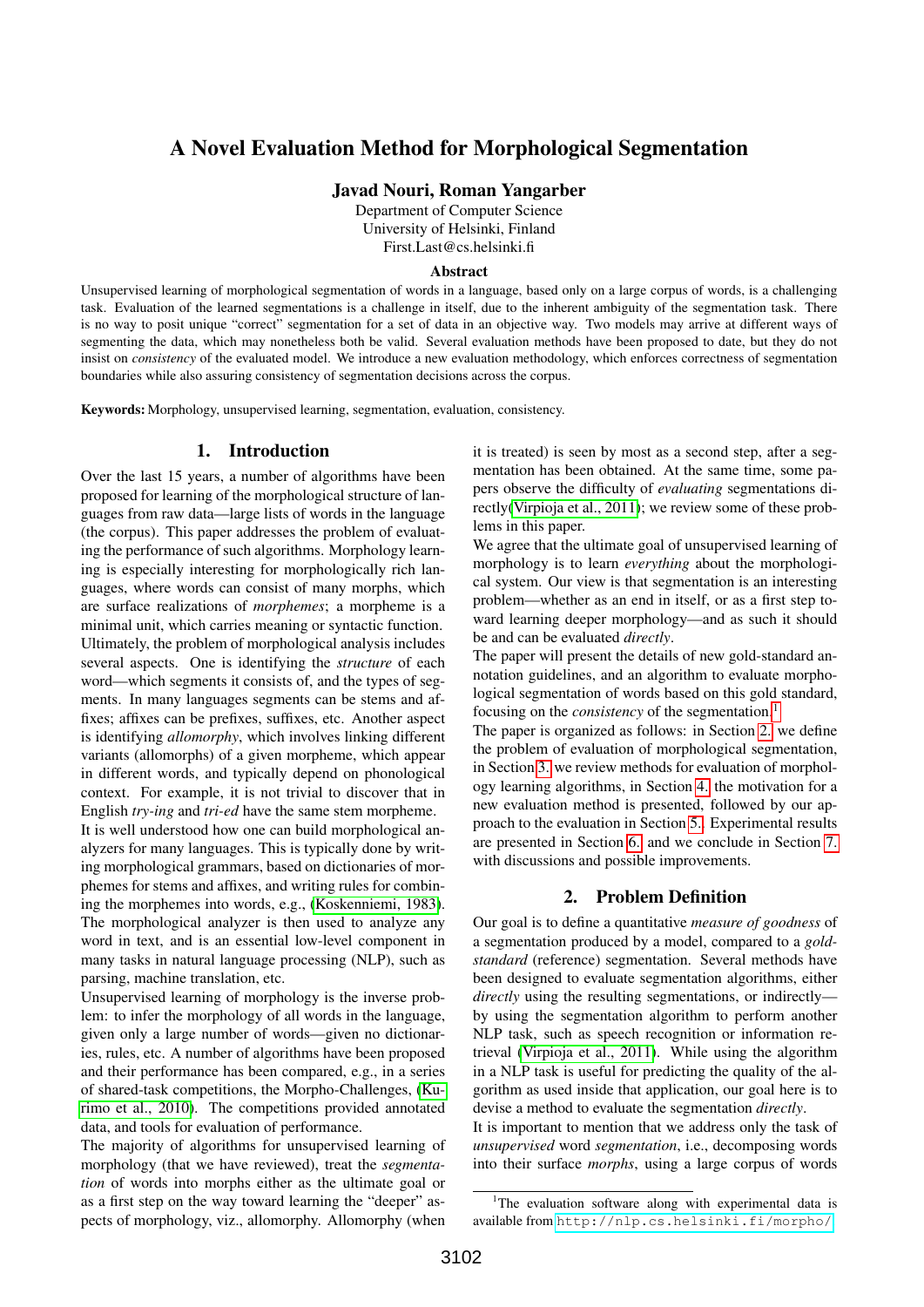in the language; we do not address full morphological analysis which would produce a list of *morphemes* and/or morpheme classes for each word. The two problems are related, but not identical. We focus on evaluating algorithms that produce a segmentation for each word in the corpus, e.g., [\(Bernhard, 2008\)](#page-7-3), Morfessor Categories-MAP [\(Creutz and Lagus, 2007\)](#page-7-4), ParaMor [\(Monson et](#page-7-5) al.,  $2009$ ), RALI-ANA (Lavallée and Langlais,  $2010$ ), MetaMorph [\(Tchoukalov et al., 2010\)](#page-7-7), Morfessor Baseline [\(Creutz and Lagus, 2005\)](#page-7-8), and others. As a consequence, we assume that if we concatenate the segmentations, the result is identical to the input word.

The problem can be viewed as evaluating how correctly the morpheme *boundaries* are placed within the word compared to the gold-standard reference. For example, in English, *dogs* must be segmented as *dog+s* where *+* denotes a morph boundary between stem and suffix. Note that some languages (Arabic, German, etc.) use nonconcatenative (e.g., *ablaut*) processes for inflection and derivation, which cannot be described by *segmentation*. We deal primarily with languages for which segmentation provides a good approximation to morphology—which includes many Indo-European languages, agglutinative languages from the Uralic family, Turkic, and many others.

#### 3. Prior Work

<span id="page-1-0"></span>We review methods for evaluating algorithms for automatic learning of morphology. These methods can be categorized as either *direct* approaches, which assign scores to models by examining the output of the model; or *indirect*, which evaluate the model as a component of the larger task. The evaluation is then done based on how much better the larger task performs when the model is used.

A review of evaluation methods for different morphological tasks can be found in [\(Virpioja et al., 2011\)](#page-7-2), which also introduces several new variations of the existing algorithms. Beyond morphological segmentation, these tasks include *clustering of word forms* and *full morphological analysis*.

Direct evaluation methods are, in general, believed to better reflect the characteristics of the algorithm, while indirect methods complicate the evaluation task, since one needs to minimize the effect of other factors in the larger task [\(Vir](#page-7-2)[pioja et al., 2011\)](#page-7-2).

Other evaluation methods, which evaluate more than segmentations, or require more output from the model than only morphological segmentations, are described in [\(Spiegler and Monson, 2010;](#page-7-9) [Virpioja et al., 2011\)](#page-7-2).

A widely used approach [\(Kurimo et al., 2006;](#page-7-10) [Snyder and](#page-7-11) [Barzilay, 2008;](#page-7-11) [Poon et al., 2009\)](#page-7-12) for evaluating segmentation of words is the boundary *precision*, *recall*, and *ac* $curacy$  (BPRA<sup>[2](#page-1-2)</sup>), based on the number of reference boundaries found and missed. If a set of *correct* segmentation points for the given words could be provided, the segmentation task could be viewed as an information retrieval (IR) task, where the items to be retrieved are the segmentation boundaries. Then the standard IR evaluation measures precision( $P$ ), recall  $(R)$ , and F-score  $(F)$  can be defined as:

$$
P = \frac{|\{\text{gold standard boundaries}\}\cap \{\text{retrieved boundaries}\}|}{|\{\text{retrieved boundaries}\}\}|}
$$

$$
R = \frac{|\{\text{gold standard boundaries}\}\cap \{\text{retrieved boundaries}\}|}{|\{\text{gold standard boundaries}\}|}
$$

$$
F = 2 \cdot \frac{P \cdot R}{P + R}
$$
(1)

Alternatively, using notation from binary classification, precision, recall, F-score and accuracy (A) can be computed as:

$$
P = \frac{tp}{tp + fp}
$$
  
\n
$$
R = \frac{tp}{tp + fn}
$$
  
\n
$$
A = \frac{tp + tn}{tp + tn + fp + fn}
$$
\n(2)

where  $tp$ ,  $tn$ ,  $fp$ ,  $fn$  denote number of true positives, true negatives, false positives and false negatives, respectively. Positive (negative) means that the model found (did not find) a morph boundary annotated in the gold standard.

One evaluation scheme, based on the BPRA method and related to our work, can be found in (Creutz and Lindén, [2004;](#page-7-13) [Creutz et al., 2005\)](#page-7-14). To allow the model to choose one of several alternative reference segmentations, they define *fuzzy* boundaries; instead of a strict segmentation points in words, the model will receive credit if the segmentation boundary is placed anywhere in the area permitted by the reference set.

# 4. Motivation

<span id="page-1-1"></span>The BPRA approach has been used in several studies [\(Vir](#page-7-2)[pioja et al., 2011\)](#page-7-2); however, it has several important shortcomings. In most languages that have concatenative (or agglutinative) morphological processes, *it is not always clear* where the correct boundaries should be placed, because of the complexities in the morpho-phonology of the language. For example, in Turkish, consider the morphology of  $ekme\zeta i$ , composed of  $ekme\zeta$  ('bread') + *i* (accusative marker); *k* changes to  $\breve{g}$  due to regular consonant mutation. One *model*—i.e., one learning algorithm—might segment this word as *ekmeğ*+i, considering *ekmeğ* an allomorph of *ekmek* and *i* as the accusative marker, while another model might segment it as *ekme*+ $\zeta i$ , considering *ekme* as an allomorph of *ekmek*, and *ği* an allomorph of *i*. Similarly, the plural in English: analyzing *flies*, one model could posit that the plural marker is *-s* (as in *dog+s*) and the stem *fly* has an allomorph *flie-*. Another model might posit an allomorph for the stem *fli-* and an allomorph *-es* for the plural marker. Clearly, there is no way to insist that one of the models is "better" or more correct than the other. This makes specifying the gold-standard segmentation problematic.

One option is to enumerate all acceptable segmentations for a word and give credit to the model if the predicted segmentation matches any of the reference segmentations. Alternatively, *fuzzy* boundaries can be defined for words by

<span id="page-1-2"></span><sup>&</sup>lt;sup>2</sup>Most earlier works do not include accuracy as one of the measures, however we will include it in this paper along with precision, recall, and F-score since it is a related and relevant measure.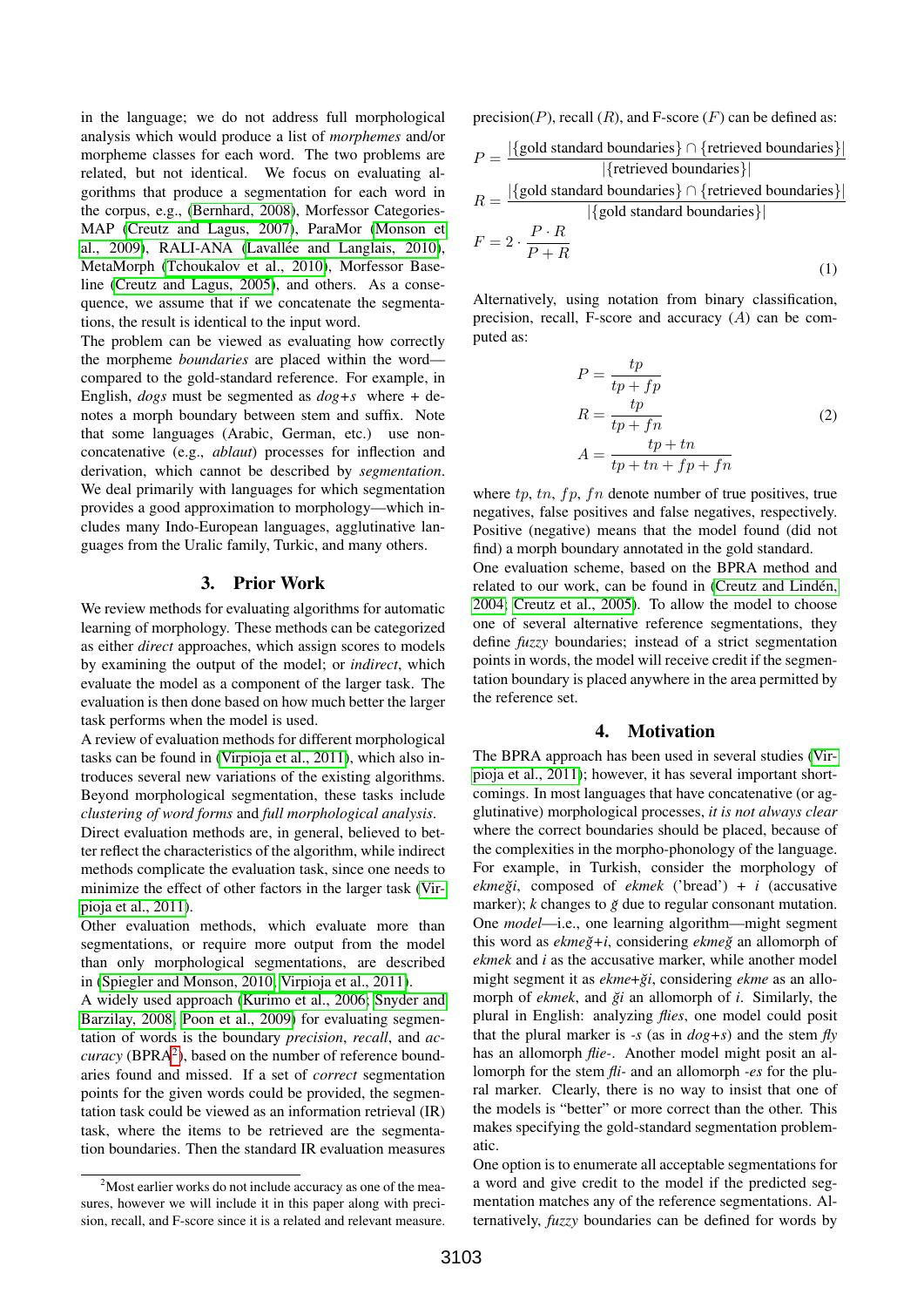marking an acceptable *region* where the boundary can be placed. If the model predicts a boundary anywhere within the region, it receives credit. Such an evaluation method is suggested in (Creutz and Lindén, 2004; [Creutz et al., 2005\)](#page-7-14) as part of the Hutmegs package, as an attempt to provide gold-standard segmentations for Finnish. The main problem with this approach is that it is too permissive: it ignores the question of consistency and allows the model to violate its own decisions. A good evaluation scheme should penalize the model for *inconsistent* behavior.

In our Turkish example, *ekmeği*: both of the models discussed are equally good, as long as they remain faithful to the decision they make *throughout the entire corpus*, i.e., the model that prefers *ekme*g<sup>+</sup>*i* should do so for all words where consonants mutate before vowels, such as  $ekme\breve{g}+e$ ,  $e t e \breve{g} + i$ ,  $ar t \breve{g} + i$ , etc.; if the model violates this (its own) decision on some words, it should be penalized.

# <span id="page-2-0"></span>5. Gold Standard Annotation and Evaluation Algorithm

A *dilemma* is a (language-specific) situation where more than one segmentation may be acceptable according to the gold-standard annotation. A particular decision that a model makes in case of a dilemma, is called a *theory* that the model supports. For example, in English, the words *dogs* and *flies* may have gold-standard segmentations:

$$
\begin{array}{ccc}\n d\,\, o\,\, g\,\, +\,\, s\qquad \quad f\quad l\quad i\quad \quad .\quad \ e\quad \quad .\quad \ s\,\, \\[-0.4em] \end{array}
$$

Segmentation of *dogs* is unproblematic, the placement of the morph boundary is clear, marked with *+*. For *flies*, we wish to mark two alternative segmentations as acceptable. We do this by naming the dilemma, *X*, and specifying in the (language-specific) configuration that it has two acceptable theories, with boundary before or after *e* (not both). We indicate this by:

- a. placing dots before and after *e*, each dot labeled by X,
- b. specifying (in the configuration) in the definition of X that acceptable theories for X are 10 or 01.

This means that the word must be segmented as either *fli+es* or *flie+s*, respectively; 1 indicates the presence of a boundary, and 0 indicates absence of it.

The key point then is that if the evaluation corpus contains many similar words—*flies, tries, cries, supplies*, etc.—and they are all annotated similarly, then the model must segment *all* of these words according to theory 10 or according to theory 01—*consistently*. If the model is not consistent, it will be penalized. However, the penalty must be applied in such a way as to give it maximal benefit of the doubt. For instance, if the model segments above words as:

$$
file + s\ntrie + s\ncribe + s\nsupplied as
$$

it will get full credit for all four words (according to theory 01). However if the model outputs the following as its answer to the segmentation problem:

| $fli + es$             |
|------------------------|
| $trie + s$             |
| $\overline{c}$ rie + s |
| $supplie + s$          |

although these segmentations are correct *individually*, the model, as a whole is behaving inconsistently and should not be given full credit. There are two possible scenarios here. One is to assume that for this dilemma  $(X)$  the correct theory is 01, meaning that the accepted segmentation pattern is " $\cdots$  *ie* + *s*", in which case  $\frac{3}{4}$  of the words will yield full credit. The other case is to consider the theory 10 as correct, " $\cdots$  i + es", which will result in full credit for  $\frac{1}{4}$  of the words. Since these two theories are both valid according to the configuration, at evaluation time, the evaluation algorithm must find which theory results in the highest score for the model. In this example the theory supported by the majority of the words should be chosen as the reference.[3](#page-2-1) . This is what we mean by assuring *maximal benefit of the doubt*. By following this approach, the evaluation algorithm does not discriminate against any model, since it assures maximal possible score for every model. The theory that yields the maximal score for a dilemma is referred to as the "*decision*" that model makes, or the *theory* that it *supports*.

Many other kinds of dilemmas and theories can be defined. Each dilemma is marked with its own unique label in the gold standard annotation, along with the theories it admits. In our approach to evaluation of segmentations, given a dilemma, the model receives credit for selecting one of the theories that the gold standard accepts, in a consistent way. It is crucial to note that these dilemmas are independent from each other, i.e., supporting a theory in one dilemma does not restrict or encourage a theory of another dilemma. Given a gold-standard annotation, if we fix some theory for each dilemma, we can generate the set of unambiguous *correct* segmentations for these fixed theories. The evaluation algorithm then computes the boundary precision, recall, and accuracy (BPRA) to score the model's segmentation in the standard way.

The crucial feature of our method is that it identifies which theories are *preferred* by the system, given the segmentations that are being evaluated. A theory is preferred, if choosing it would yield the highest score for the system. Since all theories are equally valid, the evaluation algorithm must find the one that maximizes the overall score.

Computing this exhaustively would require listing all possible segmentation sets based on all possible theories for each dilemma. This would make the problem intractable when the number of dilemmas is large, since it will require going through  $O(n^k)$  potential reference segmentations, where n is the number of dilemmas and  $k$  is the maximum number of theories for a dilemma.

The overall score that we aim to maximize for the system is accuracy, since maximizing precision or recall separately results in preferring under-segmentation or oversegmentation, respectively. One could maximize the Fscore to balance recall and precision, but because of a com-

<span id="page-2-1"></span><sup>&</sup>lt;sup>3</sup>Although this is true for this dilemma, we show in section [5.4.](#page-3-0) that majority does not always give maximal benefit of the doubt.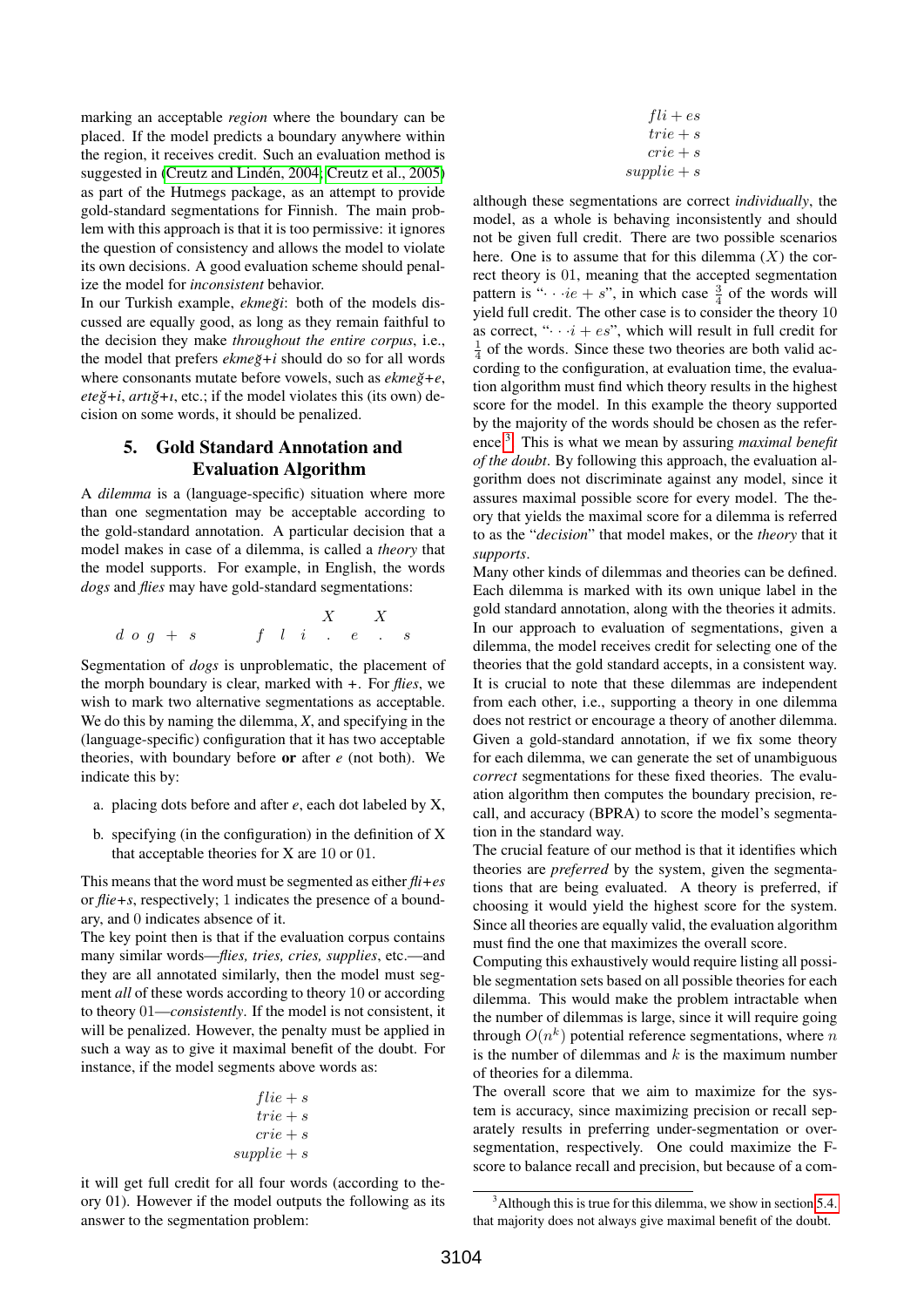plicated and non-linear relation between F-score and the number of segmentation points, it is not obvious how it could help to perform the computations with reasonable time complexity. We show how maximizing accuracy, under the assumption of independence of the theories, allows us to produce a consistent evaluation score.

## 5.1. Dilemmas and Labels

As mentioned above, our focus in this evaluation method is on dilemmas that a human expert/annotator encounters while annotating the segmentations—alternative ways to segment a word into morphs that are legitimate, and only depend on the annotator's decisions about allomorphy. These dilemmas can depend on what morphemes are present in the word and in the context of what other morphemes they appear.

Each dilemma is identified by a unique label. There are labels of different *arities*, which will be explained briefly using examples.

## 5.2. Two-Way Dilemmas

This is the simplest type of possible dilemma. It is used when a human expert believes that placing a morph boundary between two symbols is optional, meaning that it is not absolutely necessary to segment it at that point. One example would be in cases where for historical reasons one might place a morph boundary between two potential morphs.<sup>[4](#page-3-1)</sup> In other words, the morph pair is old enough ("ossified") to be legitimately considered as a single morph. One example in Turkish is *çıkmaz* (meaning 'stalemate', 'dead end') which is considered by many as a single morph, but could be segmented as *çık* (from *çıkmak*; 'to exit') and suffix *-maz* a form of negation in Turkish).

Another example is Finnish *arvo* (meaning 'value')[5](#page-3-2)

$$
\begin{array}{c}\nY \\
\text{arv.o}\n\end{array}
$$

This means that the system under evaluation can decide either to segment at the points labeled Y or not to segment. Segmenting (placing a morph boundary) at this point corresponds to theory 1 and no boundary corresponds to theory 0; the valid theories for dilemma  $Y$  are 0 and 1. The practicality of this notation will become clear later, with labels of higher arity. This is declared in the gold-standard annotation, in the configuration file:

$$
(Y \ 2 \ 0 \ 1)
$$

The first element of the list is the symbol (label) that identifies the dilemma; meaning, Y is a dilemma with two possible theories/choices, of which (both!) 0 and 1 are acceptable theories.

#### 5.3. Four-Way and Higher-arity Dilemmas

Sometimes in gold standard annotation we face dilemmas in which more than one potential boundary is involved; for example, *flies*, as above, will be annotated:

X X fli.e.s

It is important to note that since label X will be used in this type of dilemmas, it will *always* appear in pairs. Only one theory (ideally) should be selected as a segmentation decision by the system under evaluation, and for example if it chooses to segment at both points or neither, it should be penalized. To impose this kind of restriction, we use the following line in the label definition file:

$$
(X 4 1 2)
$$

the number 4 states that the dilemma  $\times$  is a "4-way" dilemma, meaning that in total there are four possible theories—ways to perform the segmentation—that the system could follow; thus, there are  $log_2 4 = 2$  consecutive occurrences of X expected in the gold-standard words that contain this dilemma. The following numbers indicate which of the 4 possible segmentation theories are theoretically valid and can be chosen by the system without penalty. The numbers are decimal values of binary representations of the possible segmentation configurations, designating the presence of a morph boundary by 1 and lack of boundaries by 0. This is depicted in Table [1.](#page-3-3)

<span id="page-3-3"></span>

| possible<br>segmentation | comparison<br>to gold standard | numeric<br>representation |
|--------------------------|--------------------------------|---------------------------|
|                          | fli.e.s                        |                           |
| $file + s$               | $fli$ $e+s$                    | $(01)2 = 1$               |
|                          | fli.e.s                        |                           |
| $f\ddot{i} + es$         | fli+e s                        | $(10)2 = 2$               |

Table 1: Valid segmentation configurations for label X and word fli.e.s, with decimal representation. Segmenting (placing a morph boundary) at a point corresponds to 1 and not segmenting corresponds to 0.

Of course there can be such dilemmas where the annotator decides it is also acceptable to segment at *both* locations, or neither. In such a case, corresponding numbers  $0 = (00)_2$ and  $3 = (11)$ <sub>2</sub> can be added to the list of allowable theories. Finally, this notation can be extended to dilemmas of higher order. For example the following configuration line would define a label for an 8-way dilemma (corresponding to 3 possible segmentation locations, hence, 3 consecutive labels in gold-standard annotation):

$$
(C \ 8 \ 3 \ 5 \ 6)
$$

The list (3 5 6) indicates that the *valid theories* are those which have exactly two (out of the three) segmentation points selected.

#### <span id="page-3-0"></span>5.4. Performance Measure of Segmentations

Given a set of our gold standard segmentations, computing the BPRA measures is straightforward. Using the annotation method described above, we can choose an arbitrary theory for each dilemma, and generate the fixed goldstandard segmentations based on this set of theories. We

<span id="page-3-2"></span><span id="page-3-1"></span><sup>4</sup>Or for any other reason.

<sup>5</sup> In this example, it is not quite clear how to deal with the "*o*". Although there exists a derivational suffix "*-o*" which is used to form nouns out of verbs, not nouns.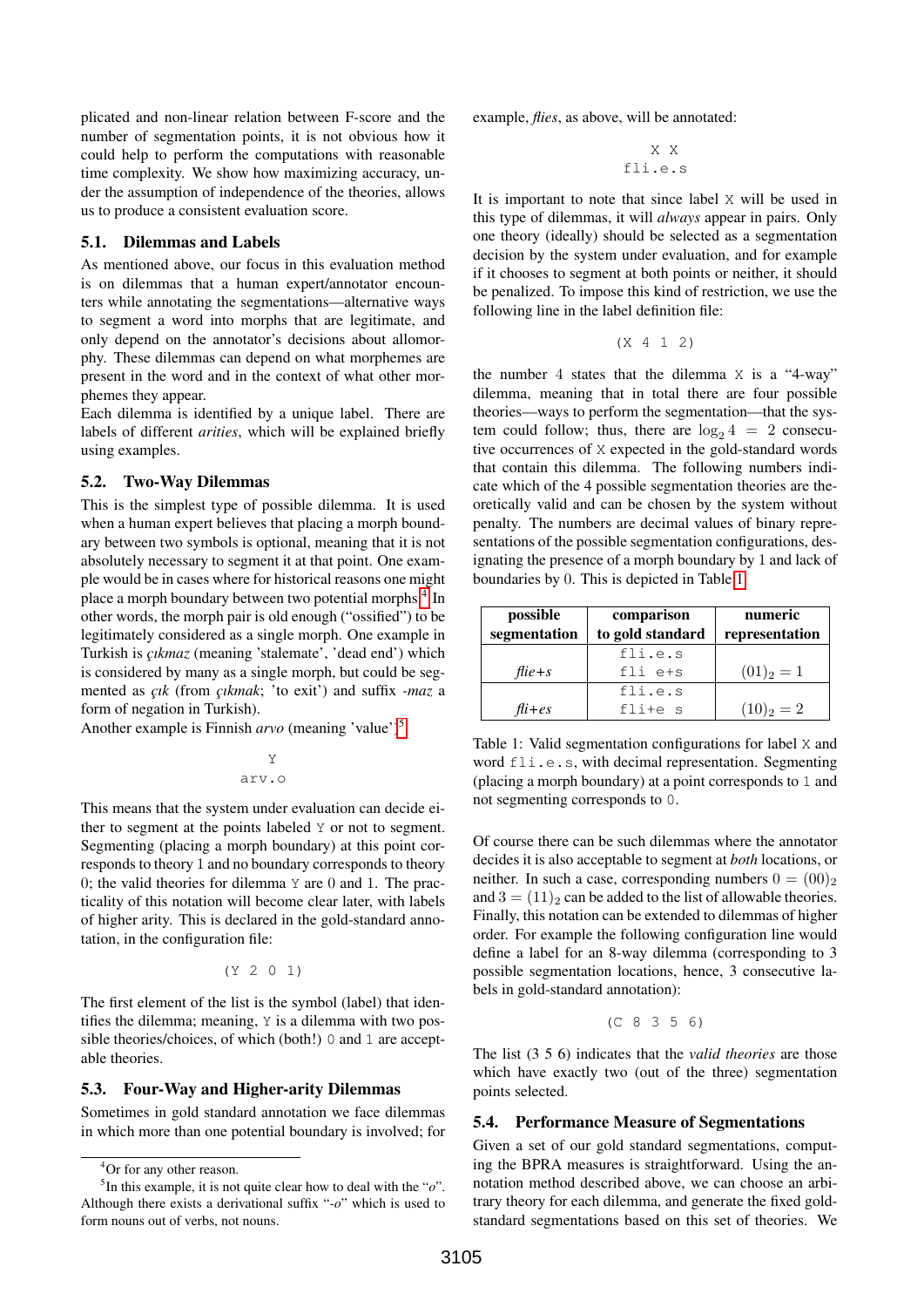want to give the model under evaluation the freedom to choose any of the valid theories, but force it to be consistent throughout the corpus and make the same decisions in similar situations. The model will be penalized for breaking its own decision.

As discussed above, we need a way to determine, for each dilemma, which theory is *preferred* by the model. In the "ideal" situation, where the model chooses one theory for each dilemma and segments all examples according to the chosen theory, it is clear that the preferred theory is the one that the model is complying with, and there is no penalization.

We next consider the case where for a given dilemma, D, the model decides to segment instances according to one of the theories,  $d_1$ , but other instances according to another theory,  $d_2$ . Any of these theories could be chosen as the correct decision and the BPRA measures could be computed for them, but our goal is to give the model *maximum* benefit of the doubt. The theory that has been chosen most often throughout the data-set might seem to be the theory that should be preferred. Although this is true for one-way dilemmas, it is not always the case. The next example clarifies this:

<span id="page-4-0"></span>

|                   | <b>Gold standard Model response</b> |
|-------------------|-------------------------------------|
| Z Z<br>1. abc.d.e | abc d e                             |
| ZZ.<br>2. fgh.i.j | fgh i j                             |
| ZZ<br>3. klm.n.o  | klm n o                             |
| ZZ<br>4. pqr.s.t  | pqr s+t                             |
| ZZ<br>5. uvw.x.y  | uvw x+y                             |
| Z Z<br>6. zab.c.d | zab+c+d                             |
| ZZ<br>7. efg.h.i  | efg+h+i                             |

Figure 1: Left column: minimal example gold-standard annotation, with 7 instances of the 4-way dilemma Z. Right column: actual segmentations produced by a model to be evaluated using the gold standard; segmentation points are shown with +; blanks mark potential relevant segmentation points that were *not* segmented by the model (shown as blanks to help visualization).

The annotated gold standard for label (X 4 0 1 2 3) along with an example of a model's response is shown in Figure [1.](#page-4-0) As easily seen, the first three cases are segmented according to theory 00, the next two according to theory 01, and the last two according to theory 11; no word is segmented according to theory 10. It might seem that theory 00 is preferred by this particular model, but a closer look will falsify this. Let us compute the scores for each theory, assuming it is the preferred one. These score are showed in Table [2.](#page-4-1)

There are 7 words of length 5, so each has 4 potential segmentation boundaries. In total, there are 28 possible boundaries; 14 of these boundaries, which are not related to dilemma Z, are correctly left unsegmented by the model, regardless of the chosen theory. Depending on the preferred theory, some of the other boundaries are correct or incorrect. For instance if theory 00 is chosen, for each of the first three words, both boundaries relevant to Z will be counted as correct, so there will be  $3 \times 2$  additional correct boundaries. For the next two words, only one of the relevant boundaries (the first one) will be counted as correct, which will account for 2 (compare this to the number of *bits in common* between the preferred theory and the one supported by words 4,5). The last two words have been segmented incorrectly according to theory 00 of Z, so they will not contribute anything to the final accuracy score. Thus, the accuracy in case of preferring 00 will be  $\frac{14+3\times2+2\times1+2\times0}{28} = \frac{22}{28} = 0.786$ . The same process is followed for the second theory resulting in an accuracy score of 0.821. Although 00 has more supporters than 01, it results in a lower accuracy.

The reason is that for 2-way and higher-order dilemmas, when one theory is preferred, words that have been segmented according to other theories—i.e., which support other theories—may still contribute to the accuracy score. This is because the theories are not disjoint, but have segmentation points in common and choosing one theory, might partially help other theories as well. Due to these indirect contributions to the total score, sometimes a theory with fewer supporters can surpass another theory with more supporters.

<span id="page-4-1"></span>

| Theory         | $#$ Supporters |      | R    | F    |       |
|----------------|----------------|------|------|------|-------|
| 0 <sub>0</sub> |                |      |      |      | 0.786 |
| 01             |                | 0.67 | 0.57 | 0.62 | 0.821 |
| 10             |                | 0.33 | 0.29 | 0.31 | 0.679 |
|                |                | 1.00 | 0.43 | 0.60 | 0.714 |

Table 2: Evaluation measures for the minimal example.

Thus, to give the model maximum benefit of the doubt, we need to choose the theory that maximizes one of the evaluation measures, not the number of supporters. Precision and recall are not good choices for maximization, since maximizing one of them will trade off with the other, resulting in under-segmentation or over-segmentation. F-score and accuracy are the remaining options. In our method, we give the models maximal benefit of the doubt in terms of accuracy since it is computationally easier, as shown below.

For this purpose, we need a score for dilemmas which maximizes accuracy. Let us denote the *set* of dilemmas as D and a valuation—i.e., an assignment of theories  $t$  to dilemmas in  $\mathcal{D}$ —as  $[D]_t$  and the accuracy score under valuation t with  $A_t$ . When computing accuracy, the denominator  $tp + tn + fp + fn$  is the number of possible boundaries in the gold-standard data, which is constant and in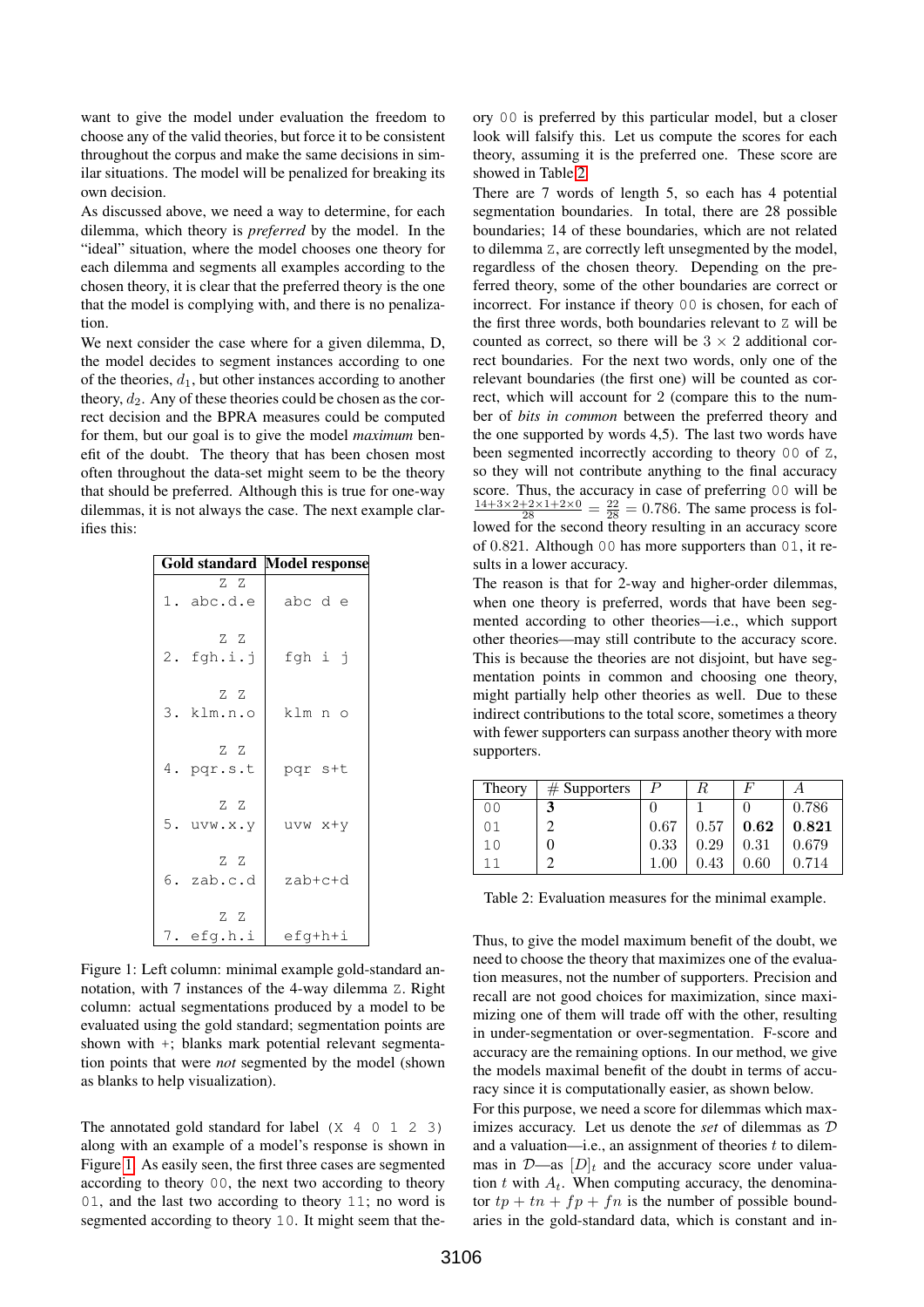dependent of the chosen theories. More precisely, it is exactly  $\sum$  $\sum_{w \in W_{gs}} (|w| - 1)$  where  $W_{gs}$  is the set of gold standard

words. Thus, we maximize the numerator and find:

$$
\arg \max_{[[D]]_t} A_t = \arg \max_{[[D]]_t} \frac{tp + tn}{tp + tn + fp + fn}
$$

$$
= \arg \max_{[[D]]_t} (tp + tn)
$$

By definition, dilemmas are independent of each other, and selecting one does not influence the others. Additionally, the ambiguities in words do not overlap, and each boundary in the gold-standard words can be marked with a maximum of one label. Thus, we can maximize the sum of true positives and true negatives *separately for each dilemma*, and solve the problem by finding the preferred theory for one dilemma at a time.

<span id="page-5-0"></span>

|           | Contribution to $tp + tn$ |   |  |    |  |  |
|-----------|---------------------------|---|--|----|--|--|
|           |                           |   |  | 10 |  |  |
|           | 00                        | 2 |  |    |  |  |
| Candidate | 01                        |   |  |    |  |  |
| theory    | 1 <sub>0</sub>            |   |  |    |  |  |
|           |                           |   |  |    |  |  |

Table 3: Contribution of each theory to  $tp + tn$  score for all candidate theories, for every instance of the dilemma in the data. Each cell shows how many correct segmentation boundaries will be contributed to the accuracy score if the theory corresponding to the row is preferred, and the theory corresponding to the column is supported by the word.

To do this, for each dilemma, we create a "contribution" table similar to Table [3.](#page-5-0) Each row corresponds to one candidate theory; given that the theory corresponding to the row is the preferred one, the table shows how many correct boundaries would be contributed by supporters of theories in the columns. Since the dilemma in the Table is a 4-way dilemma, for each instance two boundaries should be examined. For any instance, if the preferred theory is the same as the supported theory, there are two correct boundaries. If a different theory than the preferred one is selected, depending on how many segmentation decisions they have *in common*, it will contribute 1 point or none to the numerator. The number of common segmentation decisions is given by the number of bits the binary representations of the two theories have in common.

If the number of supporters of each theory is counted (denoted by  $n_t$  for theory t), the result can be tabulated similarly to Table [4.](#page-5-1) The sum in each row shows what the contribution to the numerator will be if the corresponding candidate theory the preferred one. The task is now straightforward: select the theory for which the sum is maximized.

Another potential measure to maximize benefit of the doubt is the F-score. However, it is more complex than the accuracy, since the denominator is not constant with respect to the chosen theories for dilemmas, thus it is not clear how one should find the preferred theory sets for each dilemma at a time without enumerating all possible valuations for dilemmas.

<span id="page-5-1"></span>

|                                                                                                                                                                                  | Contribution to $tp + tn$ |        |  |  |  |       |  |
|----------------------------------------------------------------------------------------------------------------------------------------------------------------------------------|---------------------------|--------|--|--|--|-------|--|
|                                                                                                                                                                                  |                           | $\cap$ |  |  |  | 01 10 |  |
|                                                                                                                                                                                  |                           |        |  |  |  |       |  |
|                                                                                                                                                                                  |                           |        |  |  |  |       |  |
|                                                                                                                                                                                  |                           |        |  |  |  |       |  |
| Candidate $\begin{bmatrix} 0 & 2n_0 + n_1 + n_2 + 0 \\ 0 & 1 & n_0 + 2n_1 + 0 + n_3 \\ \text{theory} & 1 & 0 & n_0 + 0 + 2n_2 + n_3 \\ 1 & 0 & + n_1 + n_2 + 2n_3 \end{bmatrix}$ |                           |        |  |  |  |       |  |

Table 4: Contribution of theories to  $tp + tn$  for each candidate for the all occurrences of the dilemma. Each cell shows how many correct boundaries will be contributed to the accuracy score if the theory corresponding to the row is preferred by the whole data set and the theory corresponding to the column is supported by the word.  $n_t$  is the number of supporters of theory  $t$  in the data set. Decimal values representing theories are displayed for simplicity.

One potential problem with maximizing accuracy is the so-called *accuracy paradox*, which arises when the set of true positives is smaller than the set of false positives, and the model decides to unconditionally predict negative (i.e., leave all words unsegmented). The same also can happen when the true negative set is smaller than the true positive set and the model decides to segment at every potential segmentation point. In these two cases, the model can achieve a higher accuracy, while the F-score will be lower. The same principle of maximal benefit of the doubt can be applied to cases where it is important to avoid this paradox, however the optimization technique presented here for accuracy will not be useful, as is for that task and the task might have a larger time complexity. We choose accuracy for optimization in this paper, and will explore optimization of F-score as part of our future work.

## 5.5. Evaluation Algorithm

Given a set of segmented words (output of a model) and a gold standard annotation, as explained earlier, we take the following steps to evaluate the model:

- 1. Determine the set of decisions that the model has made, i.e., find the set of decisions that maximizes the benefit of the doubt as illustrated in Table [4.](#page-5-1)
- 2. Generate the reference segmentations of gold standard words based on the decisions.
- 3. Compare the response segmentations to the reference segmentations and calculate the true positives  $(tp)$ , true negatives  $(tn)$ , false positives  $(fp)$ , and false negatives  $f(n)$ . As earlier, "positive" means segmenting at a potential segmentation point (symbol boundaries).
- 4. Calculate the values of precision, recall, and F-score based on the computed values.

Most of the above steps are straightforward; we explain the details of step 1.

To achieve this, we first determine what decisions the model has made for each word. This is done via an alignment algorithm driven by Levenshtein distance.

An example of such an alignment is shown in Figure [2.](#page-6-2)

Thus, the overall schema of the evaluation algorithm can be summarized as follows: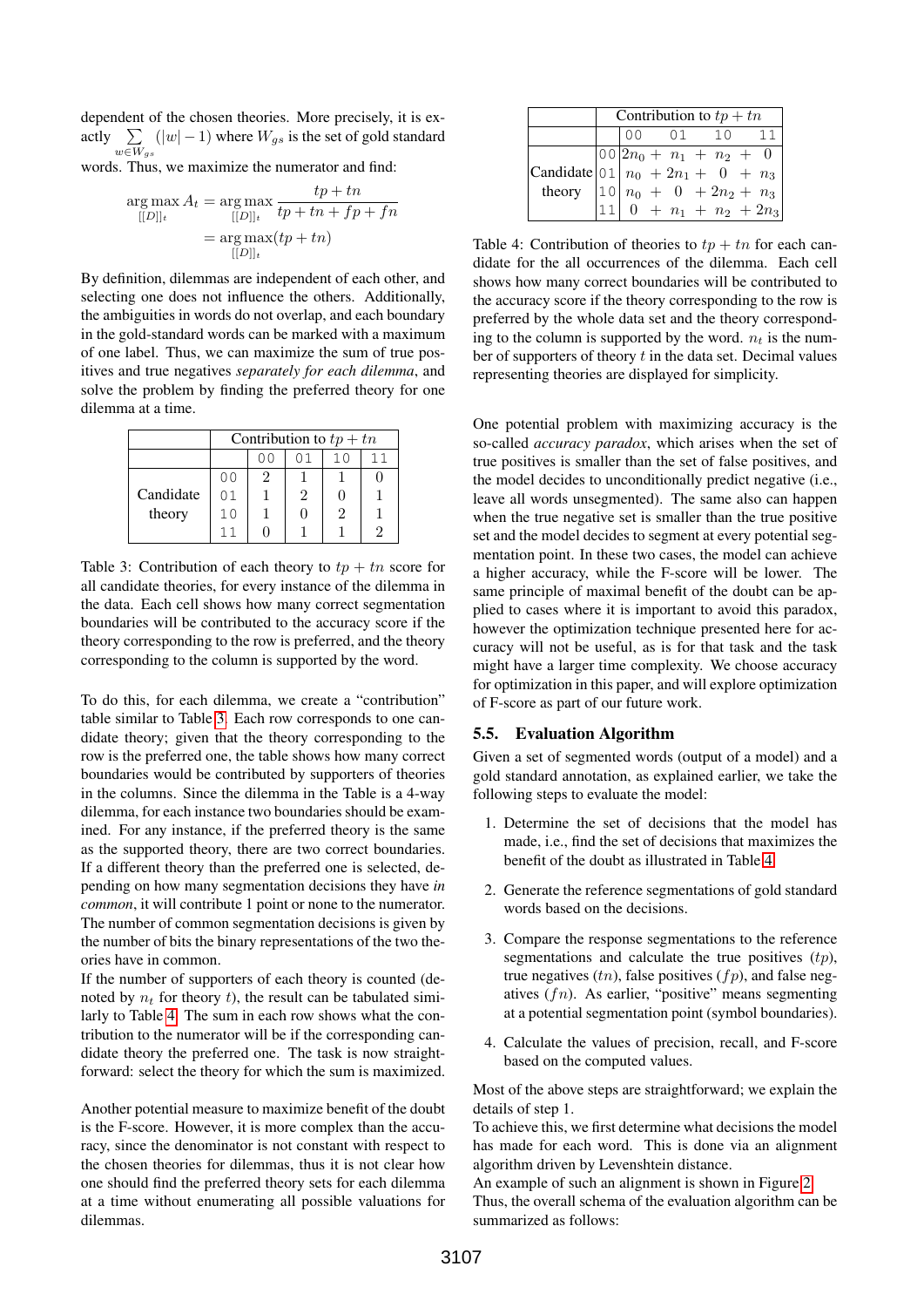```
Gold standard entry:
   P P I J
tek.e.m.i.s+i+s+s¨a
      Response:
   teke+misi+ssä
      Alignment:
tek.e.m.i.s+i+s+s¨a
tek e+m i s i+s sä
```
Figure 2: An example of a gold standard to response alignment. Alignment of " $.e.$ " to " $e+$ " shows that this particular word prefers theory 01 for dilemma *P*. Similarly, alignment of "." to " " shows a preference of theory 0 for dilemmas *I* and *J*.

- 1. For each dilemma D:
	- (a) List all the words from the segmentation set that are relevant to D.
	- (b) For each such word, find the supported theory using Levenshtein algorithm to align the word to the gold standard entry.
	- (c) Count the number of supporters of each theory.
	- (d) Determine which choice of the valid theories yields the maximum accuracy, similarly to Table [4.](#page-5-1)
- 2. Once decisions for all dilemmas are made, generate the final reference segmentations (one segmentation per word) based on the decisions.
- <span id="page-6-0"></span>3. Use BPRA to compute the scores.

#### 6. Experiments

Experiments with evaluating consistent and inconsistent models using our method demonstrate the two key features:

- 1. If we have an *inconsistent* model, standard BPRA will give it a *higher* score than our method.
- 2. If we have two competing models, our method will give a higher score to the model that is *more consistent*.

For the experiments, we generated two segmentation sets from a gold standard annotated for a Finnish corpus, consisting of about 1000 words. Both sets contain valid segmentations for each word viewed *separately*, however one of the sets is inconsistent in choosing the alternative segmentation points. The consistent set is generated by fixing one of the valid theories for each dilemma, and segmenting the words according to the chosen theory. For generating the inconsistent set, for each word and for each dilemma relevant to that word, one of the valid theories is chosen at random, and the word is segmented according to the decisions. Other segmentation boundaries are left untouched.

By definition, both segmentation sets will get the full score using the standard BPRA method, since all plausible segmentations are listed as alternatives in the gold standard, and any segmentation that is in that list will be accepted. The evaluation results for the two segmentation sets with our new method are tabulated in Table [5.](#page-6-3) In addition to precision, recall, F-score and accuracy, several other statistics which are used to calculate the scores are also included. As it can be seen the consistent model gets full credit in all measures, whereas the penalization of the inconsistent model is reflected in the scores of Table [5.](#page-6-3)

<span id="page-6-3"></span>

|                     | <b>Consistent</b> | <b>Inconsistent</b> |
|---------------------|-------------------|---------------------|
| G                   | 2617              | 2635                |
| S                   | 2617              | 2600                |
| $ G \cap S $        | 2617              | 2471                |
| $tp+tn$             | 8212              | 7919                |
| $tp + tn + fp + fn$ | 8212              | 8212                |
| Precision           | 100%              | 95.04%              |
| Recall              | 100%              | 93.78%              |
| F-Score             | 100%              | 94.40%              |
| Accuracy            | 100%              | 96.43%              |

Table 5: Evaluation results: consistent and inconsistent segmentation sets.  $|G|$  is the number of segmentation points in the final reference set (based on gold standard and model's decisions),  $|S|$  is the number of segmentation points in the model's response,  $tp + tn$  denotes the number of matching boundaries, and  $tp+tn+fp+fn$  is the number of potential segmentation boundaries.

# 7. Conclusion and Future Work

<span id="page-6-1"></span>The features discussed in the previous sections distinguish our proposed evaluation method from methods used in prior work—where a model could not be required to segment data in a consistent fashion.

In conclusion, we note that "ambiguity" is inherent in morphological segmentation: it is impossible to posit a single segmentation that is "correct" in many cases in many languages. Thus the gold standard must provide *flexibility* to accommodate different theories of morphology. However, if two models—where one is consistent and one is inconsistent—receive equal score, that means that the evaluation method being used is not informative.

In addition to the above crucial features, our evaluation mark-up is easy to read and write by a human annotator, which is convenient for developing evaluation suites.

Our evaluation method, while it resolves the matter of consistency, still leaves certain problematic cases unresolved. We briefly discuss them here.

One case is what we consider a true *morphological ambiguity*: a word that can be legitimately segmented in more than one way. For example, Turkish *evini* (*ev*: 'home/house') can be analyzed as *ev* N+POSS2+ACC or *ev* N+POSS3+ACC. Ambiguity arises because *+in* is the 2nd person singular possessive marker (POSS2) and *+i* is 3rd person singular possessive marker, but the morphology requires an epenthetic *+n* after a POSS3 as a "buffer" consonant before certain suffixes are added—in this case, the accusative marker, which begins with a vowel.